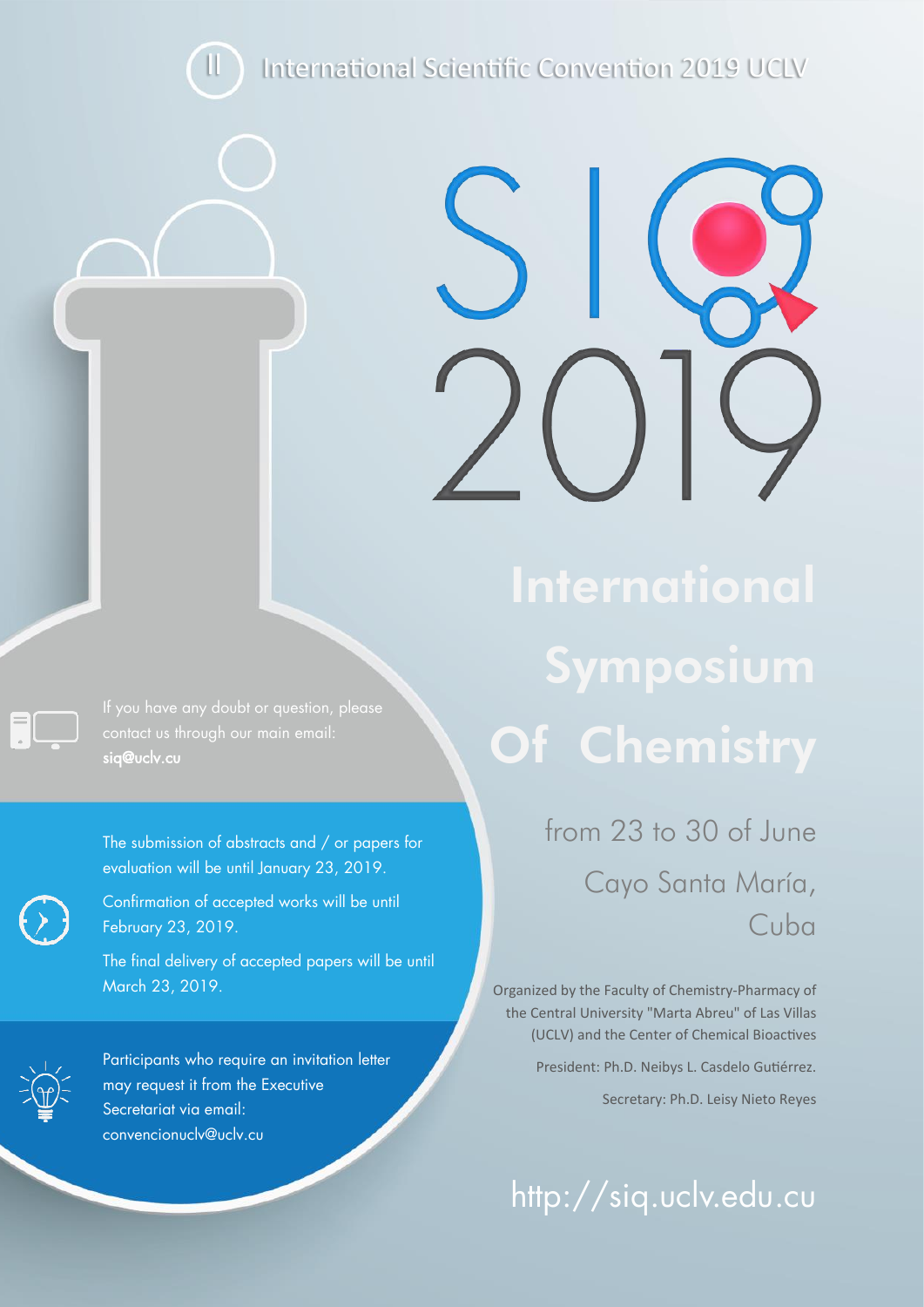## **Commission I: XII Conference "Chemical Engineering: Development, potentials and their challenges"**

- Chemical process analysis and design.
- Engineering of the reactions, catalysis and kinetics.
- Biotechnological processes and enzymatic technology.
- Technologies and processing of food, sugar, beverages and liquors.
- Biorefineries development.
- Biofuels production.
- Separation processes.
- Material and energy integration of processes.
- Technologies of industrial, medicinal gases and gas mixtures. Applications
- Nanotechnology applied to Chemical Industry.
- Artificial intelligence applied to Chemical Engineering.

### **President of Scientific Committee: Ph.D. José Orestes Guerra de León**

### **Commission II: VII Conference "Chemical Sciences"**

- Teaching of Chemistry.
- History of Chemistry.
- Computational and theoretical Chemistry.
- Organic Chemistry, Biochemistry and molecular Biology
- Analytic Chemistry.
- Physical Chemistry
- Inorganic and organometallic Chemistry.
- Chemistry of materials.

### **President of Scientific Committee: Ph.D. Elena R. Rosa Domínguez**

#### **Commission III: IV International Symposium "Technological and Environmental Safety"**

- Ecological Industry and Environmental Chemistry.
- Environmental impact studies.
- Waste treatment. Advanced technologies.
- Clean technologies.
- Environmental management.
- Environmental education.
- Technological and environmental safety of chemical processes.
- Evaluation of technological and environmental risks.
- Environment and environmental toxicology. Environmental health.
- Sustainable development in chemical and pharmaceutical industry.
- Life Cycle Analysis and Sustainability Life Cycle Analysis.
- Water and carbon footprint.
- Environmental Product Declaration (EPD) in chemical and pharmaceutical industry.